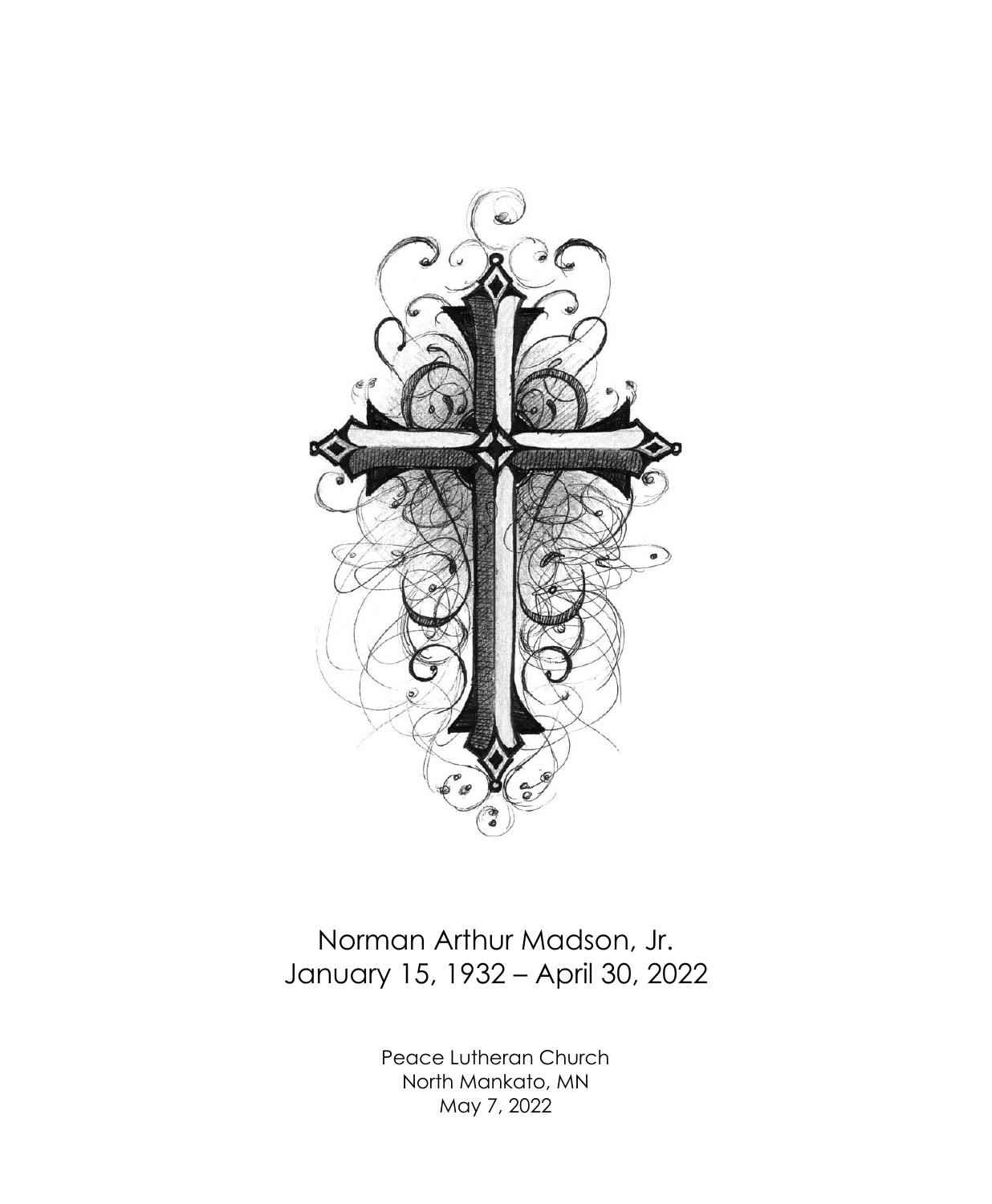## **FUNERAL SERVICE FOR NORMAN ARTHUR MADSON, JR.**

**FAMILY PROCESSIONAL** Rejoice, Rejoice This Happy Morn | P. Nicolai

#### **INVOCATION**

In the Name of the Father and of the Son and of the Holy Spirit. **Amen.**

#### **PRAYER**

"Out of the depths I have cried to You, O LORD; Lord, hear my voice! Let Your ears be attentive to the voice of my supplications. If You, LORD, should mark iniquities, O Lord, who could stand? But there is forgiveness with You, that You may be feared. I wait for the LORD, my soul waits, and in His word I do hope. My soul waits for the Lord more than those who watch for the morning—I say, more than those who watch for the morning. O Israel, hope in the LORD; For with the LORD there is mercy, and with Him is abundant redemption. And He shall redeem Israel from all his iniquities." (Psalm 130) **Amen.**

**HYMN** Like the Golden Sun Ascending | ELH 354:1-3

**WE HEAR GOD'S WORD King James Version**

### **OLD TESTAMENT READING Properties and the COLD TESTAMENT READING**

<sup>1</sup>Bless the LORD, O my soul: and all that is within me, bless his holy name. <sup>2</sup>Bless the LORD, O my soul, and forget not all his benefits:  $3$ Who forgiveth all thine iniquities; who healeth all thy diseases; <sup>4</sup>Who redeemeth thy life from destruction; who crowneth thee with lovingkindness and tender mercies; <sup>5</sup>Who satisfieth thy mouth with good things; so that thy youth is renewed like the eagle's. <sup>6</sup>The LORD executeth righteousness and judgment for all that are oppressed. <sup>7</sup>He made known his ways unto Moses, his acts unto the children of Israel. <sup>8</sup>The LORD is merciful and gracious, slow to anger, and plenteous in mercy. <sup>9</sup>He will not always chide: neither will he keep his anger for ever.  $^{10}$ He hath not dealt with us after our sins; nor rewarded us according to our iniquities.  $11$ For as the heaven is high above the earth, so great is his mercy toward them that fear him.  $^{12}$ As far as the east is from the west. so far hath he removed our transgressions from us.  $^{13}$  Like as a father pitieth his children, so the LORD pitieth them that fear him.  $^{14}$ For he knoweth our frame; he remembereth that we are dust.

**HYMN If Thou but Trust in God to Guide Thee | ELH 205:1-3, 7**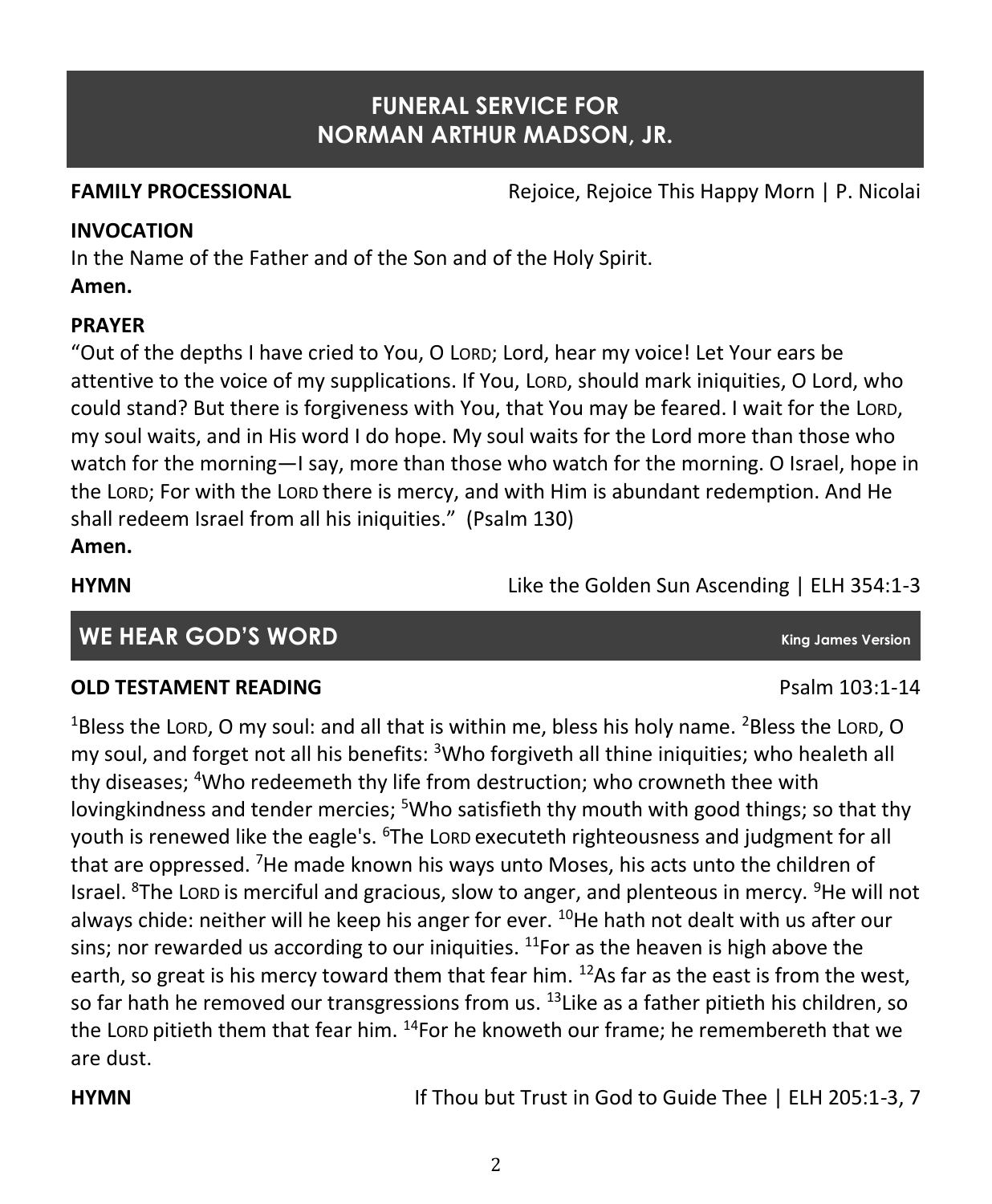### **EPISTLE READING Romans 8:31-39**

 $31$ What shall we then say to these things? If God be for us, who can be against us?  $32$ He that spared not his own Son, but delivered him up for us all, how shall he not with him also freely give us all things? <sup>33</sup>Who shall lay any thing to the charge of God's elect? It is God that justifieth. <sup>34</sup>Who is he that condemneth? It is Christ that died, yea rather, that is risen again, who is even at the right hand of God, who also maketh intercession for us. <sup>35</sup>Who shall separate us from the love of Christ? shall tribulation, or distress, or persecution, or famine, or nakedness, or peril, or sword?  $36As$  it is written, For thy sake we are killed all the day long; we are accounted as sheep for the slaughter. <sup>37</sup>Nay, in all these things we are more than conquerors through him that loved us.  $38$ For I am persuaded, that neither death, nor life, nor angels, nor principalities, nor powers, nor things present, nor things to come, <sup>39</sup>Nor height, nor depth, nor any other creature, shall be able to separate us from the love of God, which is in Christ Jesus our Lord.

#### **HYMN I** Walk in Danger All the Way | ELH 252

Verse 1 – All

- Verse 2 Men
- Verse 3 Women
- Verse 4 Men
- Verse 5 Women
- Verse 6 All

### **GOSPEL READING** John 10:7-18

<sup>7</sup>Then said Jesus unto them again, Verily, verily, I say unto you, I am the door of the sheep.  ${}^{8}$ All that ever came before me are thieves and robbers: but the sheep did not hear them.  ${}^{9}$ I am the door: by me if any man enter in, he shall be saved, and shall go in and out, and find pasture. <sup>10</sup>The thief cometh not, but for to steal, and to kill, and to destroy: I am come that they might have life, and that they might have it more abundantly.  $11$  am the good shepherd: the good shepherd giveth his life for the sheep. <sup>12</sup>But he that is an hireling, and not the shepherd, whose own the sheep are not, seeth the wolf coming, and leaveth the sheep, and fleeth: and the wolf catcheth them, and scattereth the sheep.  $^{13}$ The hireling fleeth, because he is an hireling, and careth not for the sheep.  $14$ I am the good shepherd, and know my sheep, and am known of mine. <sup>15</sup>As the Father knoweth me, even so know I the Father: and I lay down my life for the sheep.  $^{16}$ And other sheep I have, which are not of this fold: them also I must bring, and they shall hear my voice; and there shall be one fold, and one shepherd.  $^{17}$ Therefore doth my Father love me, because I lay down my life, that I might take it again.  $^{18}$ No man taketh it from me, but I lay it down of myself. I have power to lay it down, and I have power to take it again. This commandment have I received of my Father.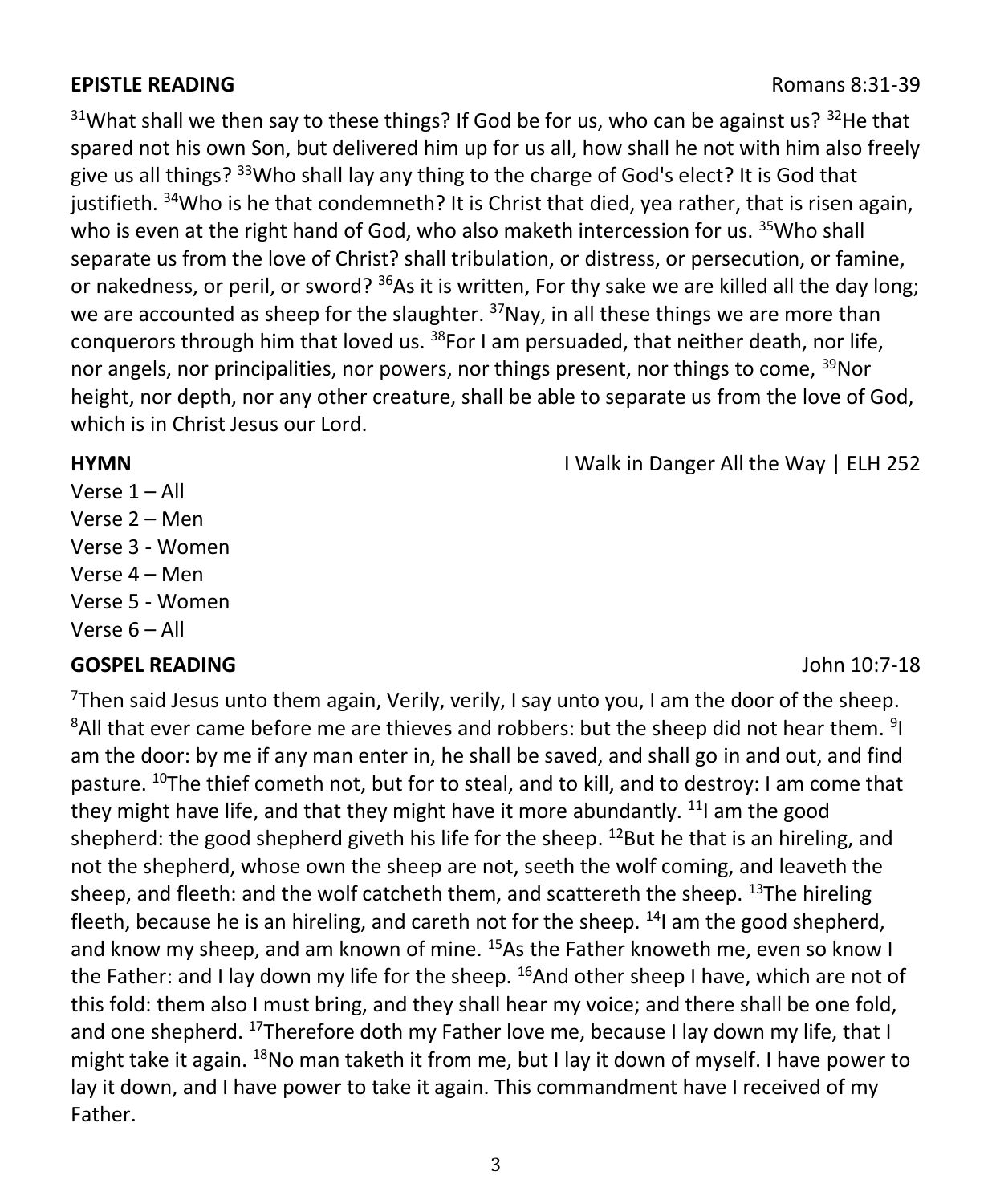- 1. We're passing through this world of strife. Our lasting home is Paradise. All our sorrows soon are over.
- 2. Sin brought upon us guilt and pain, The curse of death. And we're to blame. All our sorrows soon are over.
- 4. God's Son left heav'n and took our place, Lived, died, and rose-our sin erased. All our sorrows soon are over.
- 6. Endure your burdens patiently. Your rest was won on Calvary. All our sorrows soon are over.
- 7. Come quickly, Jesus. Come and say: "My Paradise is yours today." All our sorrows soon are over.

# **OBITUARY (p. 8)**

**SERMON** Die with Confidence | John 14:1-6 EHV

<sup>1</sup>"Do not let your heart be troubled. Believe in God; believe also in me. <sup>2</sup>In my Father's house are many mansions. If it were not so, I would have told you. I am going to prepare a place for you.  $3$ And if I go and prepare a place for you, I will come again and take you to be with me, so that you may also be where I am, <sup>4</sup>You know where I am going, and you know the way." <sup>5</sup> "Lord, we don't know where you are going," Thomas replied, "so how can we know the way?" <sup>6</sup>Jesus said to him, "I am the Way and the Truth and the Life. No one comes to the Father, except through me.

## **BLESSING**

O God the Father in heaven, have mercy upon us.

O God the Son, Redeemer of the world, have mercy upon us

O God the Holy Spirit, true Comforter, have mercy upon us, and grant us Your peace. **Amen.**

# **WE RESPOND WITH PRAYER**

**MADSON RELATIVES SING** I Pray Thee, Dear Lord Jesus | ELH 178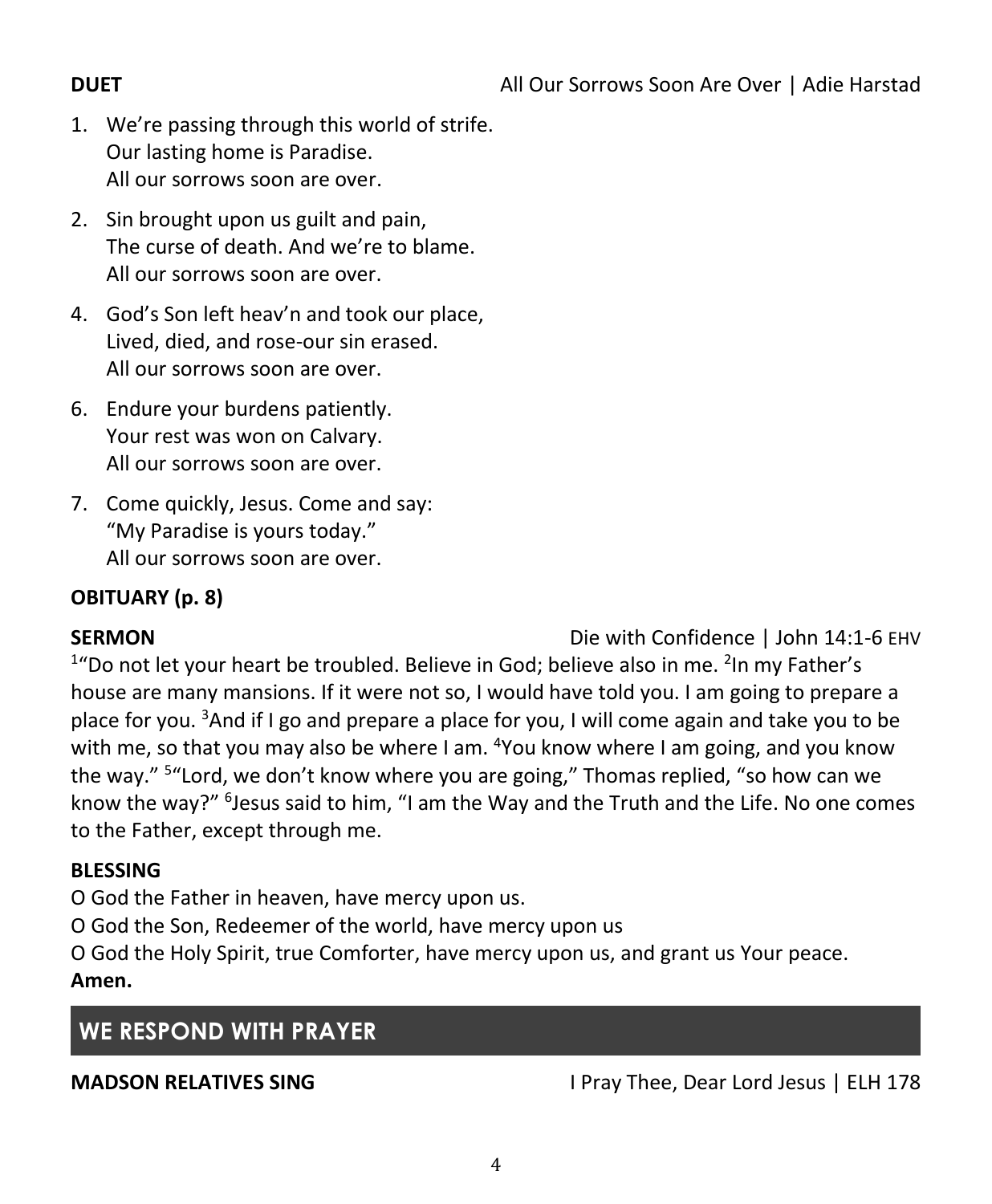### **ELH TUESDAY EVENING PRAYER (UNISON)** ELH p.169

O only and eternal Prince of Peace, Jesus Christ, You said: "Come to Me, all you who labor and are heavy laden and I will give you rest for your souls." My soul hungers and thirsts for You and finds no peace until it has found You. Have mercy upon me! Judge me not according to my failings and do not reject the prayer in which my heart this evening hour draws near to You. Take from me everything which would hinder You from revealing Your grace to me. I am poor, You be my wealth! I am weak, You be my strength; I am a child of death, You be my life. Teach me by Your own good Spirit to believe in You with all my soul, that I may not take the great love of Your heavenly Father to myself in vain, but by that love become His child. Teach me to give You my whole heart, that I may be Your own as a special possession and always serve You in a holy and godly life. Accept me this evening hour and let me rest during the night under Your wings and awaken in communion with You. Amen.



**THE LORD'S PRAYER**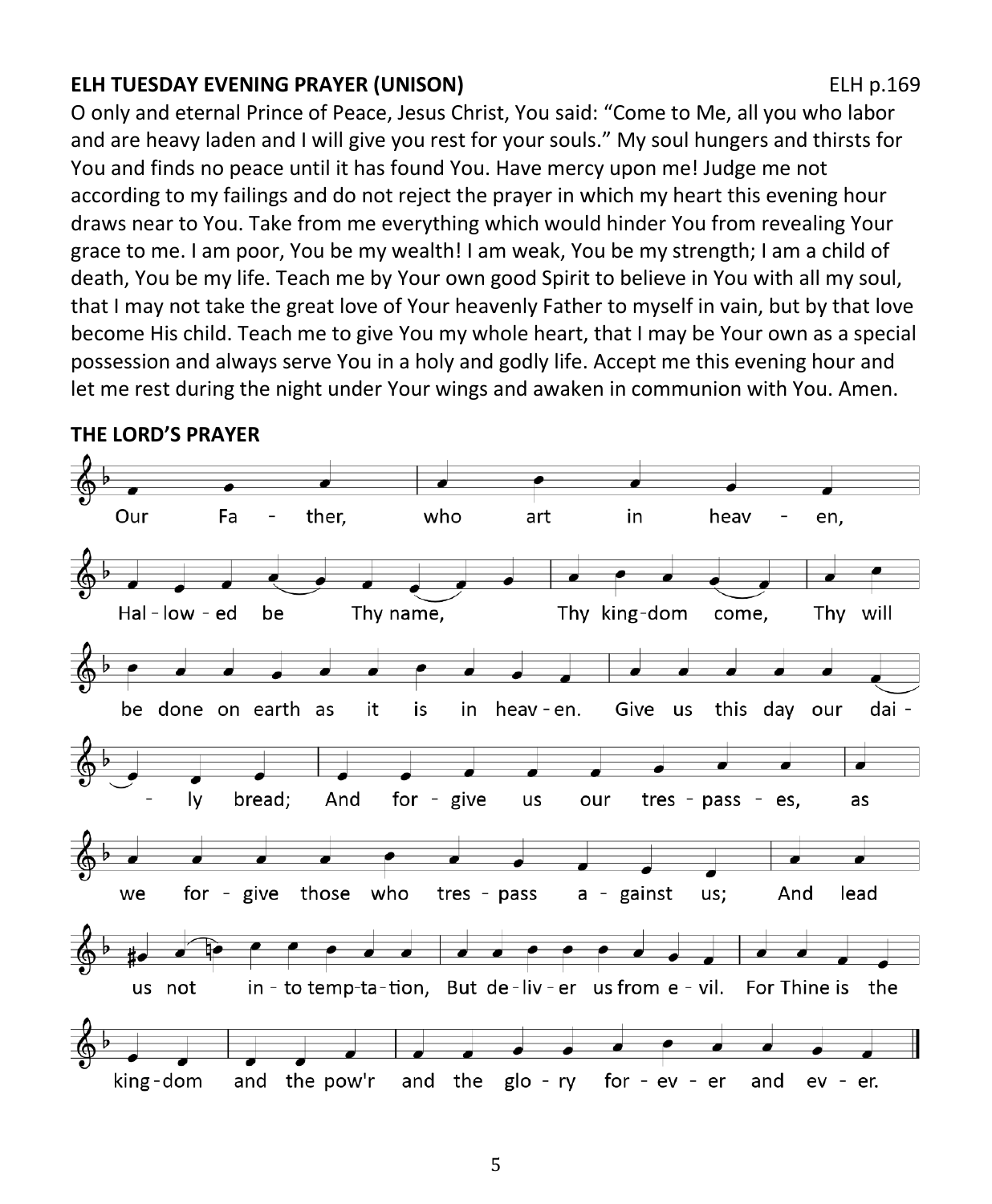

### **PSALM 23**

<sup>1</sup>The LORD is my shepherd; I shall not want. **<sup>2</sup>**He maketh me to lie down in green pastures: he leadeth me beside the still waters. **<sup>3</sup>**He restoreth my soul: he leadeth me in the paths of righteousness for his name's sake. **<sup>4</sup>**Yea, though I walk through the valley of the shadow of death, I will fear no evil: for thou art with me; thy rod and thy staff they comfort me. **<sup>5</sup>**Thou preparest a table before me in the presence of mine enemies: thou anointest my head with oil; my cup runneth over. **<sup>6</sup>**Surely goodness and mercy shall follow me all the days of my life: and I will dwell in the house of the LORD for ever.

### **APOSTOLIC BENEDICTION**

The grace of the Lord Jesus Christ, and the love of God and the communion of the Holy Spirit be with you all.

#### **Amen.**

1. God—Father, Son, and Spirit One; My life in Thy dear name begun, By grace so pure and holy. Lead me to my baptismal hour, Where satan lost his deadly pow'r; For life I trust Thee solely. Though daily I will stumble and Offend my God with heart and hand; Lord Jesus Christ be ever near, Thine absolution I hold dear. Holy art Thou! Thy name I bear, Thy name I bear; Oh, let me never Thee despair.

**HYMN** God*—*Father, Son and Spirit One | Michael Madson

2. When sin doth torment and abound, No word of comfort shall be found In rule and regulation. Oh, may I then approach Thy throne, Led by Thy Spirit who alone Works in my heart salvation. And though I hear my pastor's voice, I can do nothing but rejoice; For Christ has called him to dispense His holy word and sacraments. I go in peace! Thy word is true, Thy word is true; My confidence it doth renew.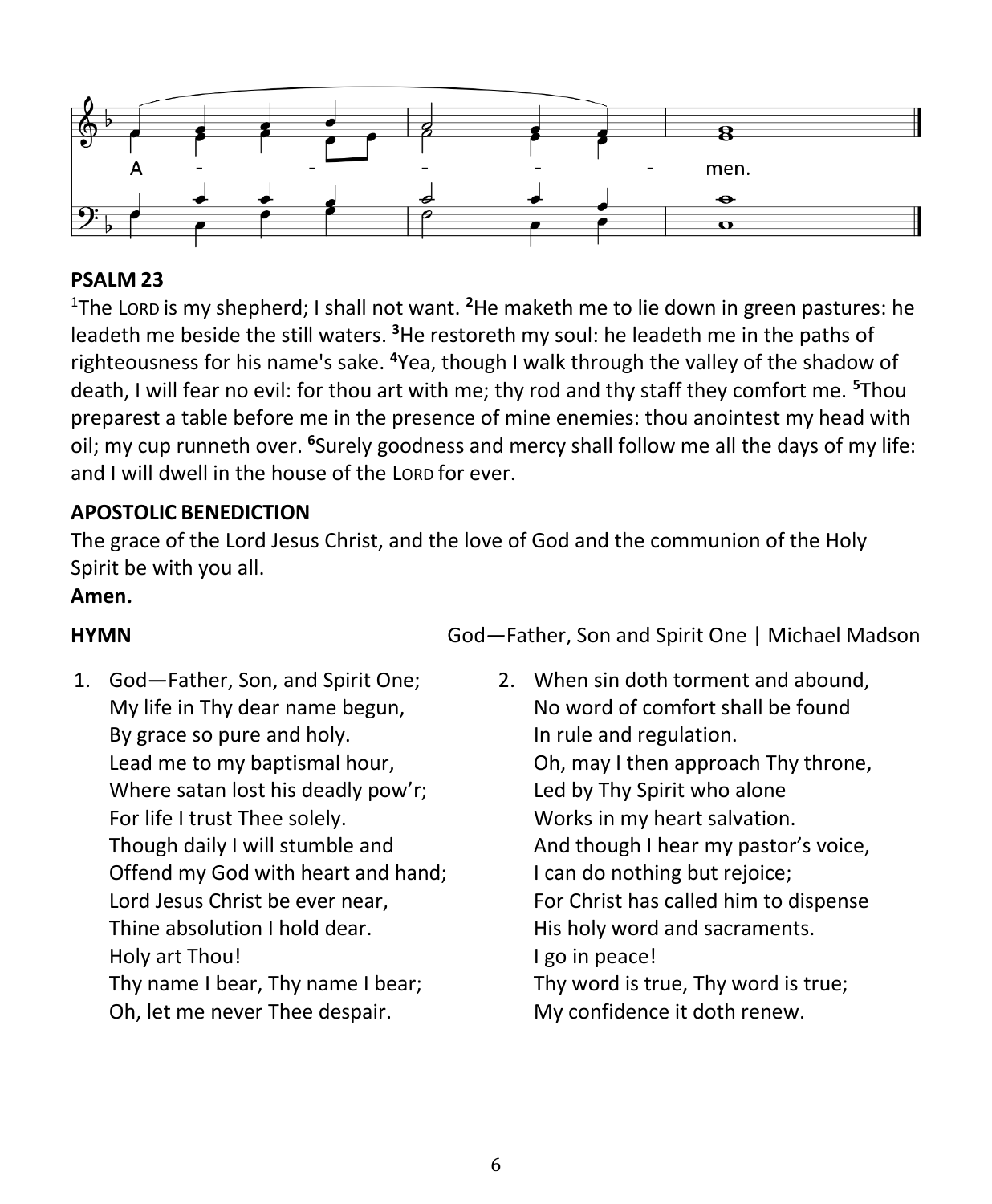3. On that blest night when Christ my Lord, Gave to His Church the living Word: "Do this in mem'ry of Me." God deigned on earth with us to dwell, And ever shall Immanuel Be present now in glory. "My body broke, My blood outpoured, Shall e'er adorn My festal board; For you this Testament I give; Come often—eat and drink, and live." O Lamb of God! I now depart, I now depart; Thine image printed on my heart.

# **THOSE WHO SERVED**

Pallbearers Daniel Madson, son Michael Madson, son Peter Madson, son Glenn Lussky, son-in-law David Nitardy, son-in-law Ryan Lussky, grandson

Officiant Pastor Matthew Moldstad Organist John Baumann Guitar & Vocals Adie Harstad Mike Madson Serving Help Funeral Group Volunteers Cover Artwork Don Moldstad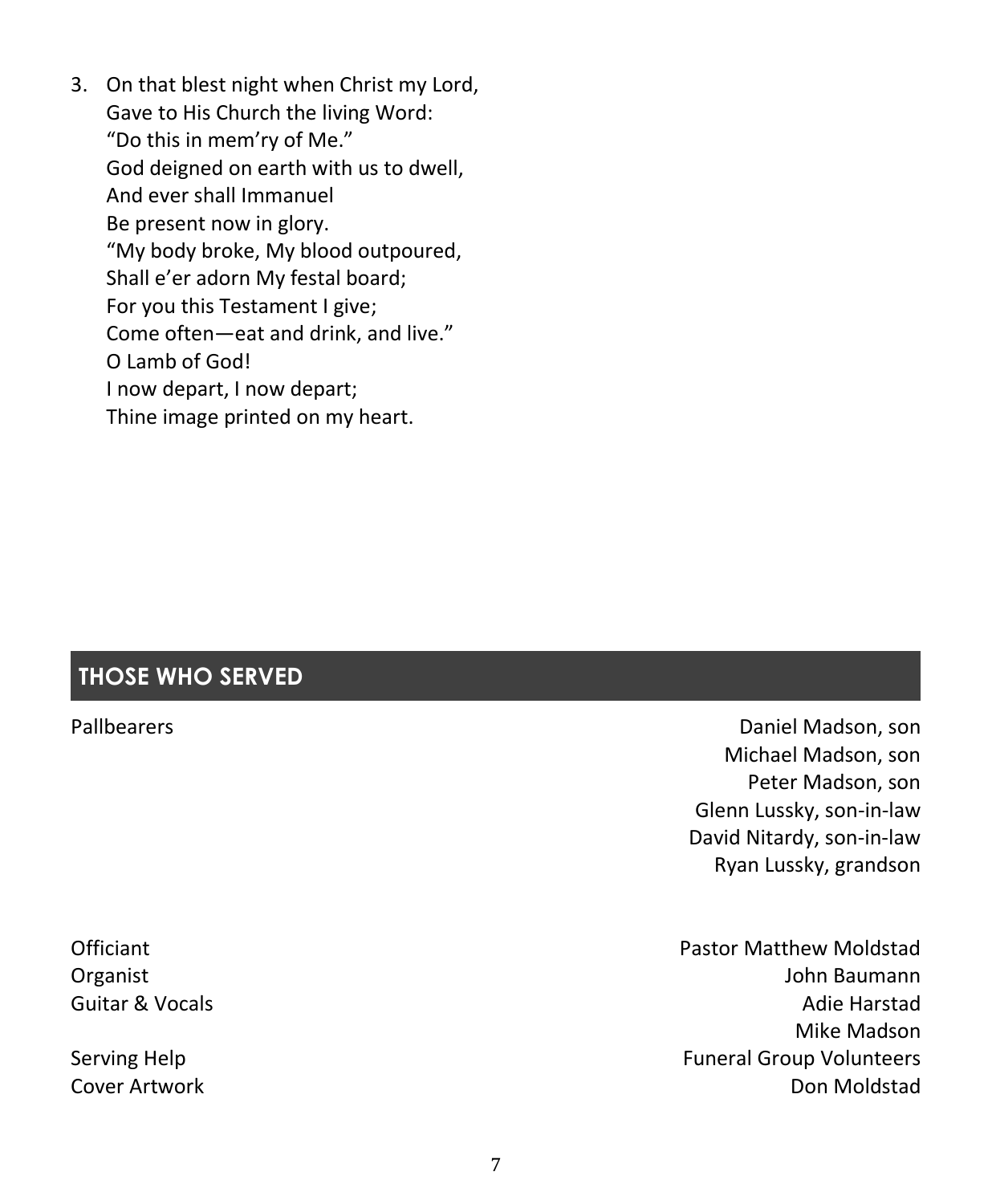# **OBITUARY FOR NORMAN ARTHUR MADSON, JR.**



Norman Arthur Madson, Jr., of North Mankato, MN, passed peacefully from earthly life to his eternal home in heaven at 9:45 a.m. on Saturday, April 30, 2022.

Norman was born in Princeton, MN, on January 15, 1932, to Norman Madson, Sr., and Elsie (Haakenson) Madson. He was baptized into the Christian faith on February 7, 1932, and confirmed in his Christian faith on June 24, 1946, at Our Savior's Lutheran Church by his father.

Norman attended Lutheran schools for the entirety of his formal education, eventually graduating from Bethany Lutheran Theological Seminary in 1957.

Norman married Amanda Olivia Tjernagel at the Synod Lutheran Church in Lake Mills, IA, on July 5, 1958. Their marriage was blessed with five children: Rebecca, Daniel, Michael, Elisabeth and Peter.

During Norman's active parish ministry, he served multiple congregations in Minnesota and Wisconsin. After Norman retired from the parish ministry, he and Amanda moved to North Mankato, MN, where they became members of Peace Lutheran Church. Not one to sit around after his retirement, Norman continued to serve the Lord in a variety of mission fields all over the world, including Bulgaria and South Korea.

**\*\*\*\*\*\*\*\*\*\***

Our dad's entire life was defined by his dedicated service to the Lord, his faithfulness as a husband, his role as a loving father, grandfather, great-grandfather, brother and friend to many. Growing up as pastor's kids had its challenges, but the advantages outweighed those challenges. We grew up in a stable household filled with love, laughter, resourcefulness, generosity and common-sense rules based on the 10 Commandments. We knew that if we did wrong, we would be chastised with love. We knew that we would be forgiven and that bygones would be bygones.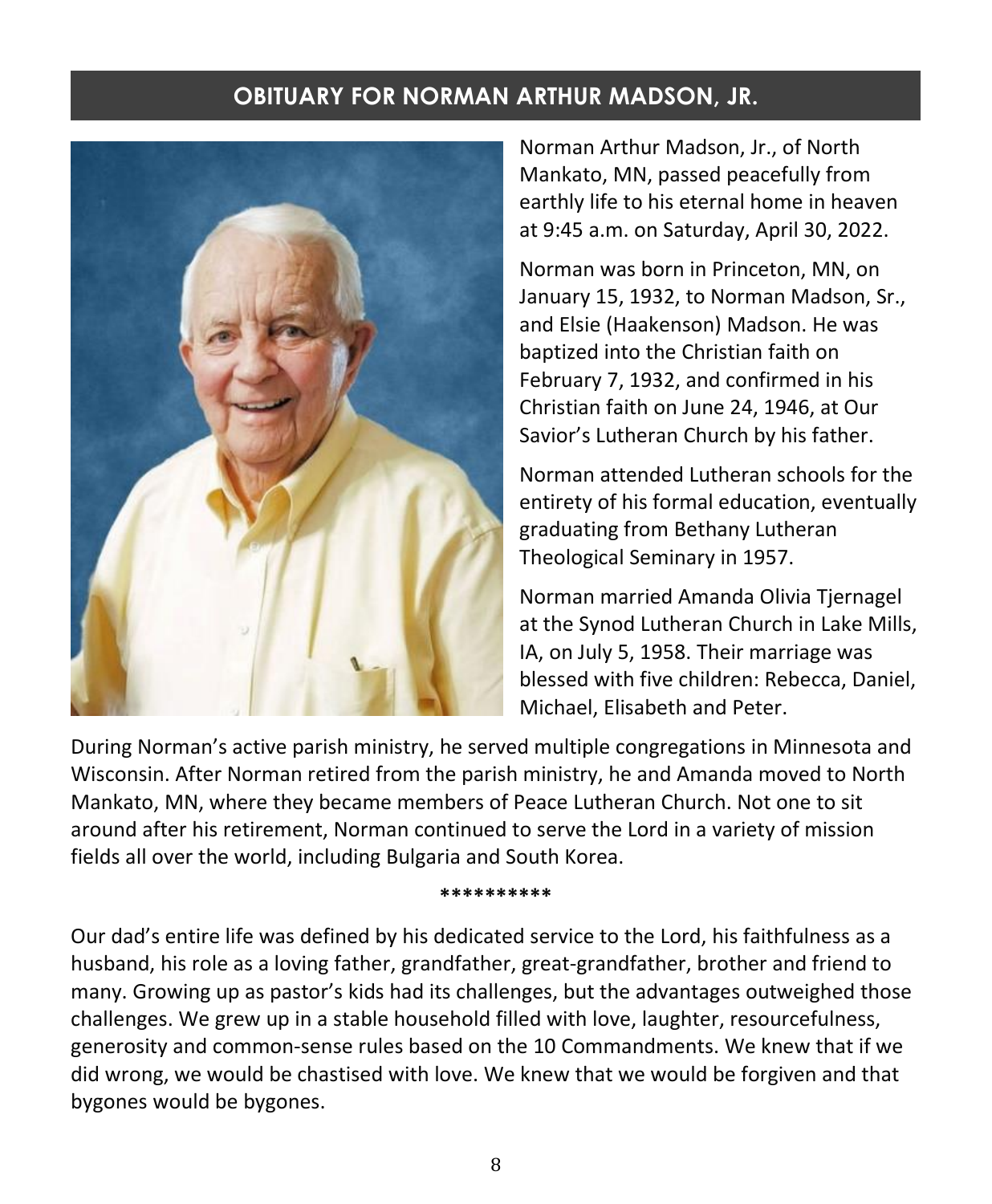The parishes that dad served when we were younger thrived under dad's leadership. Many of his parishioners were farmers, and he related well to all of them. This was never made clearer than on the days when dad would say farewell to a church. To see those stoic farmers crying in the pews as he said goodbye was honest testimony of their love and respect for him.

He also loved kids and nothing made him happier than being all-time pitcher for softball games during Vacation Bible School or pick-up games in the neighborhood. "Hustle in! Hustle out!" he'd yell between each inning.

To say that dad was an avid sports fan might be the understatement of the century. He faithfully followed his beloved Minnesota sports teams through winning seasons and losing seasons. Losing seasons seemed to prevail, but that didn't matter. He rarely missed a Vikings, Gophers, Twins or Timberwolves game.

When we children were involved in sports, he crisscrossed the states of Wisconsin and Minnesota to watch our games. He would sit in the stands with one hand on his knee and cheer for the good guys. The thought of berating an official over a bad call never crossed his mind.

The sermons dad preached were practical and uplifting. Never once did he enter the pulpit without reminding his hearers of their sins. Never once did he leave the pulpit without reminding his hearers that they have a loving Savior who suffered and died for their sins.

#### **\*\*\*\*\*\*\*\*\*\***

Norman was preceded in death by his parents, sisters Gudrun, Naomi and Vivian, brothers Juul and Paul, wife Amanda and daughter Rebecca.

He is survived by his four children and their spouses: Daniel (Lisa) Madson, Michael Madson, Elisabeth (David) Nitardy, Peter Madson, son-in-law Glenn (Carolyn) Lussky, 10 grandchildren, 25 great-grandchildren and his brother Andrew.

Norman lived his life in full knowledge of, and full confidence in, that word of the Apostle Paul which says, **"**For it is by grace you have been saved, through faith—and this is not from yourselves, it is the gift of God—not by works, so that no one can boast." (Ephesians 2:8-9)

### **Blessed be his memory, and may God rest his soul.**

*Memorial gifts may be directed to Bethany Lutheran College or Peace Lutheran Church. Cards may be mailed to: Liz (Madson) Nitardy, N2829 Retzlaff Rd., Fort Atkinson, WI 53538.*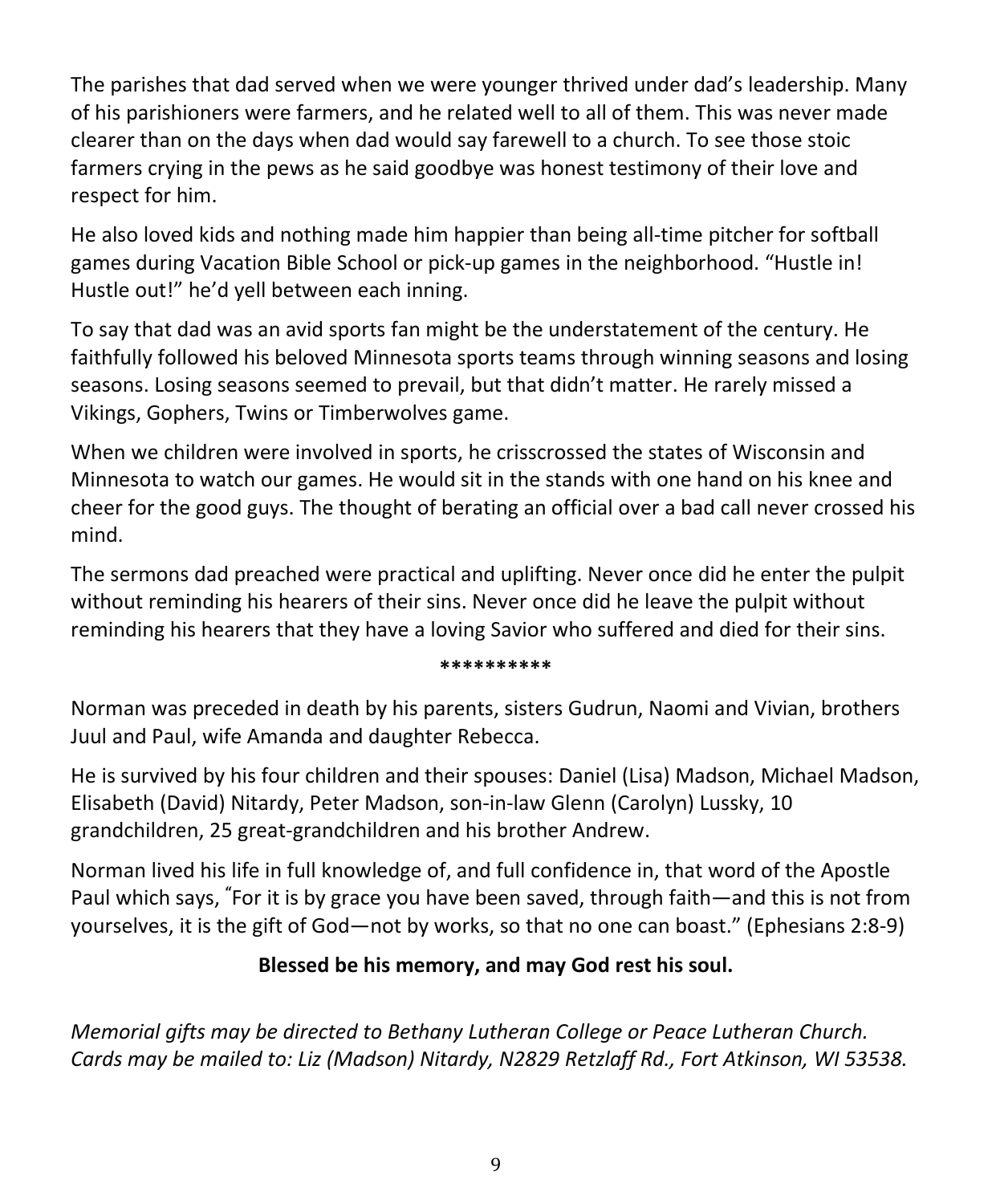# **GRAVESIDE SERVICE**

So also is the resurrection of the dead. It is sown in corruption; it is raised in incorruption: It is sown in dishonour; it is raised in glory: it is sown in weakness; it is raised in power: It is sown a natural body; it is raised a spiritual body. There is a natural body, and there is a spiritual body… For this corruptible must put on incorruption, and this mortal must put on immortality. So when this corruptible shall have put on incorruption, and this mortal shall have put on immortality, then shall be brought to pass the saying that is written, Death is swallowed up in victory. O death, where is thy sting? O grave, where is thy victory? The sting of death is sin; and the strength of sin is the law. But thanks be to God, which giveth us the victory through our Lord Jesus Christ. (1 Corinthians 15:42-44, 53-57 KJV).

**HYMN God's Own Child, I Gladly Say It | ELH 246:1, 3** 

God's own child, I gladly say it: I am baptized into Christ! He, because I could not pay it, Gave my full redemption price. Do I need earth's treasures many? I have one worth more than any That brought me salvation free Lasting to eternity!

Satan, hear this proclamation: I am baptized into Christ. Drop your ugly accusation, I am not so soon enticed. Now that to the font I've travelled, All your might has come unraveled, And, against your tyranny, God my Lord unites with me!

### **THE COMMITTAL**

Forasmuch as it has pleased Almighty God in His wise providence to take out of this world the soul of our departed brother in the faith, we therefore commit his body to the ground:

Earth to earth, ashes to ashes, dust to dust, in the hope of the resurrection to eternal life, through our Lord Jesus Christ, who will transform our lowly body that it may be conformed to His glorious body, according to the working by which He is able to subdue all things to Himself.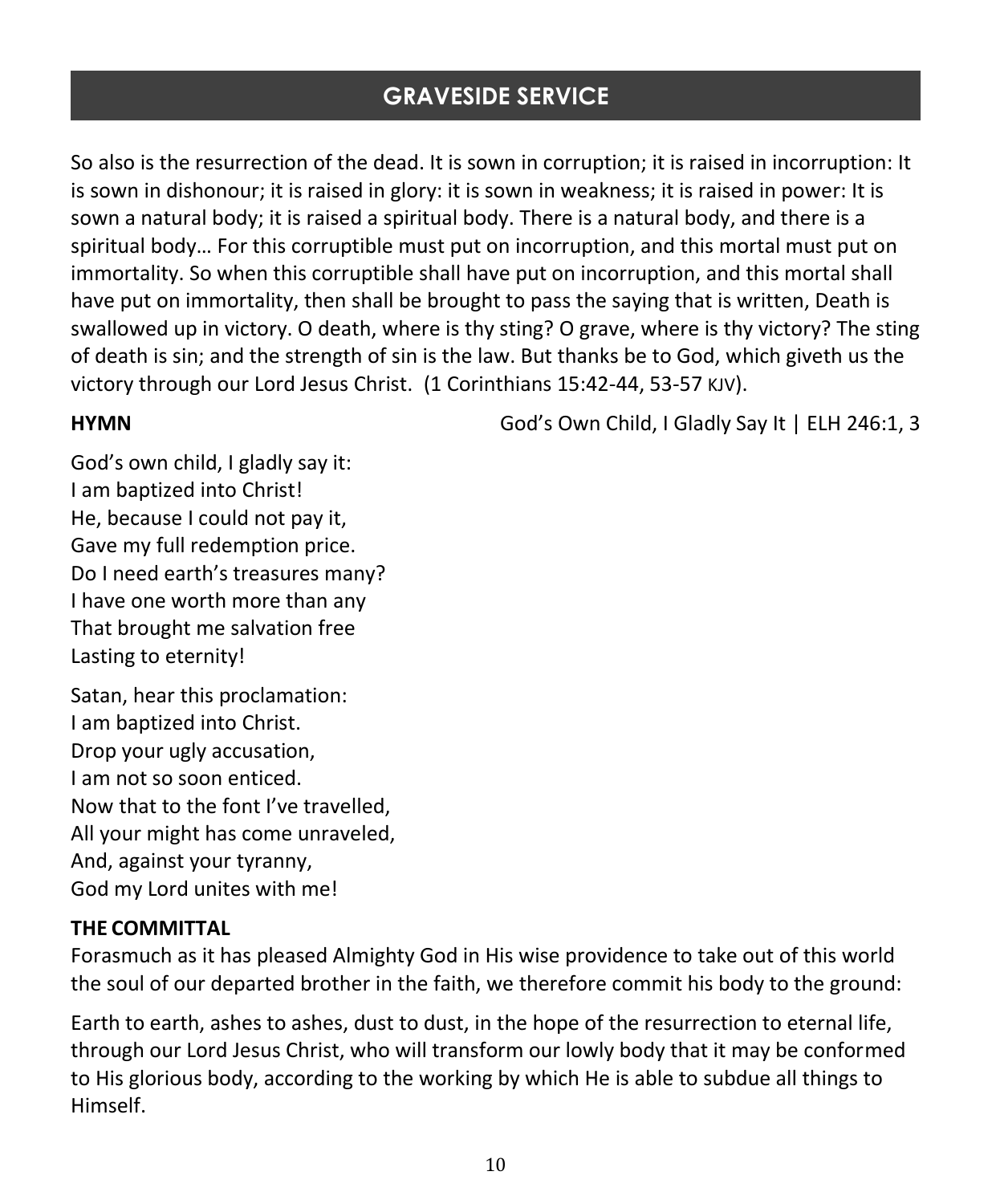Blessed be the God and father of our Lord Jesus Christ, who according to His abundant mercy has begotten us again to a living hope by the resurrection of Jesus Christ from the dead. Amen.

### **PRAYER**

Almighty and everlasting God, Who by reason of sin have caused man to die and return to the dust: So teach us to number our days, that we may apply our hearts unto wisdom. Grant us a true faith in Your only begotten Son Jesus Christ, Who was delivered for our offenses, and was raised again for our justification, and lives to all eternity. Help us by Your grace that we may die daily unto sin and may live according to Your holy will, so that, when the hour of death shall come, we may be fully prepared to depart in peace. Receive our soul to Yourself, and, on the last day, raise our bodies from the grave unto life everlasting; through Jesus Christ our Lord.

### **Amen.**

**HYMN God's Own Child, I Gladly Say It | ELH 246:5** 

There is nothing worth comparing To this lifelong comfort sure! Open-eyed my grave is staring; Even there I'll sleep secure. Though my flesh awaits its raising, Still my soul continues praising: I am baptized into Christ; I'm a child of Paradise!

### **THE LORD'S PRAYER**

**Our Father, who art in heaven, Hallowed be Thy name, Thy kingdom come, Thy will be done on earth as it is in heaven. Give us this day our daily bread; And forgive us our trespasses, as we forgive those who trespass against us; And lead us not into temptation, But deliver us from evil. For Thine is the kingdom and the power and the glory forever and ever. Amen.**

## **THE BENEDICTION**

The Lord bless you and keep you: The Lord make His face shine upon you, and be gracious unto you: the Lord lift up His countenance upon you and give You peace. **Amen.**